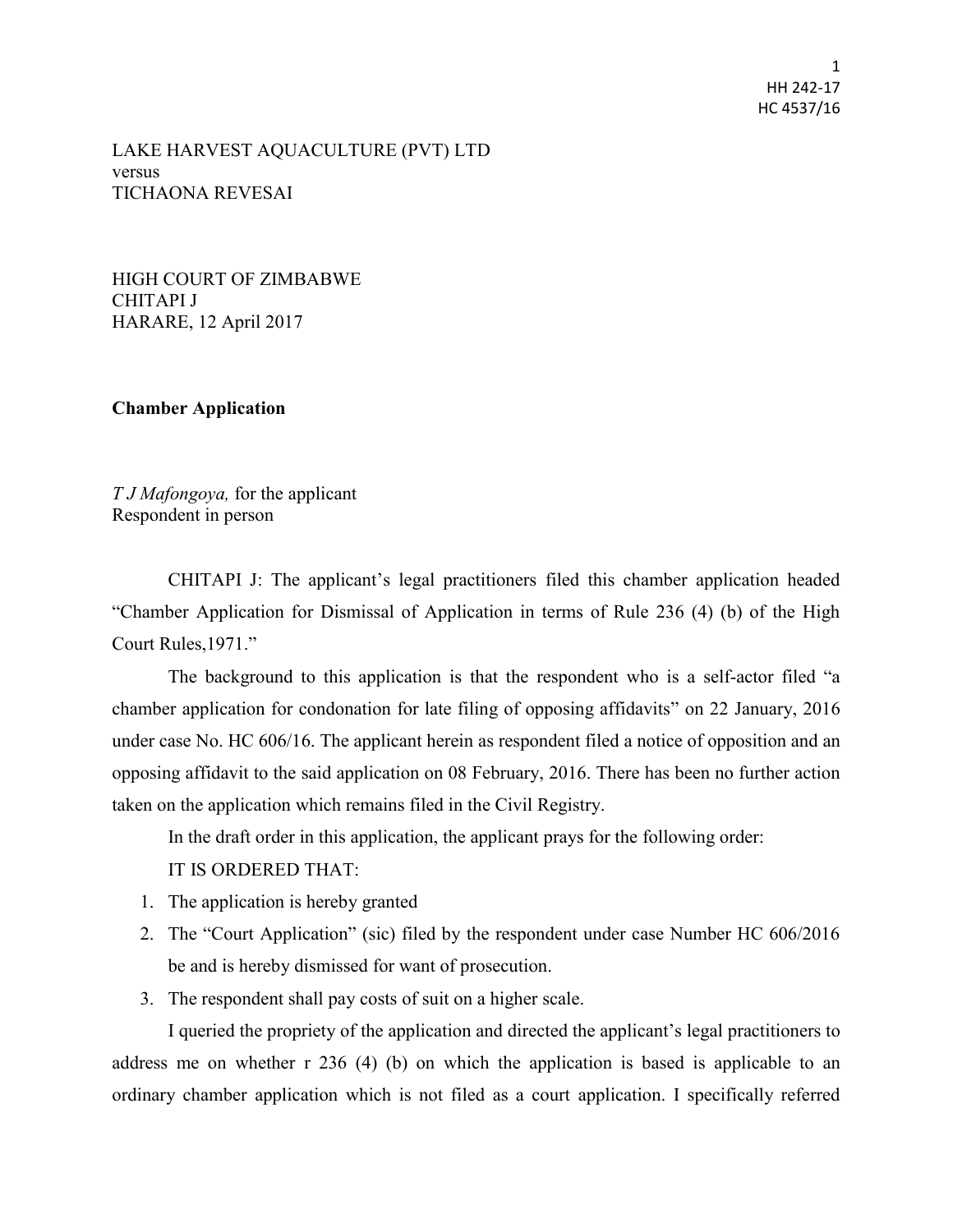applicant's legal practitioner to r 245 of the High Court Rules and asked that I be addressed on its purport.

The applicant's counsel prepared heads of arguments in an attempt to convince me to grant the application. I have gone through the heads of argument and no doubt counsel took time to prepare them. Counsel's efforts are acknowledged.

Counsel submitted that the respondent had failed to prosecute his matter in terms of the rules of court. Counsel argued that a litigant who leaves his affairs to chance and is not diligent had only himself to blame because the law will assist the diligent and not the sluggard. Reference was made to the Supreme Court judgment in *Ndebele* v *Ncube* 1992 (1) ZLR 288 (S) where it is stated:

"it is a policy of the law that there should be finality to litigation … the time has come to remind the legal profession of the old adage *vintilantibus non dormlentibus jura subveniurit*, roughly translated; the law will help the vigilant and not the sluggard."

Counsel argued that because the applicant had filed an opposing affidavit to the chamber application, this meant that the application now awaited the normal set down on the opposed roll as obtained with ordinary court applications.

Counsel referred me to the judgment of my brother MATHONSI J in the case of *Permanent Secretary; Ministry of Higher and Tertiary Education* v *College lecturers Association & Ors* HH 688/15. The judgment is reported in 2015 (2) ZLR 290.

The learned judge in his insightful judgment reasoned that Part D of Order 32 dealing with chamber applications in application procedure should be construed as intended to apply to chamber applications which are either unopposed or urgent and do not have to be set down for argument

On p 292 G – 293 G the learned judge stated thus:

"Part D of Order 32 dealing with chamber applications appears to confine itself to the disposal of those chamber applications which are either unopposed or urgent and do not have to be set down for argument. Rule 241 (1) provides:

"A chamber application shall be made by means of an entry in the chamber book and shall be accompanied by Form 29 B duly completed and except as is provided for in subrule(2), shall be supported by one or more affidavits setting out the facts upon which the applicant relies.

Provided that, where a chamber application is to be served on an interested party, it shall be in Form No. 29 with appropriate modifications."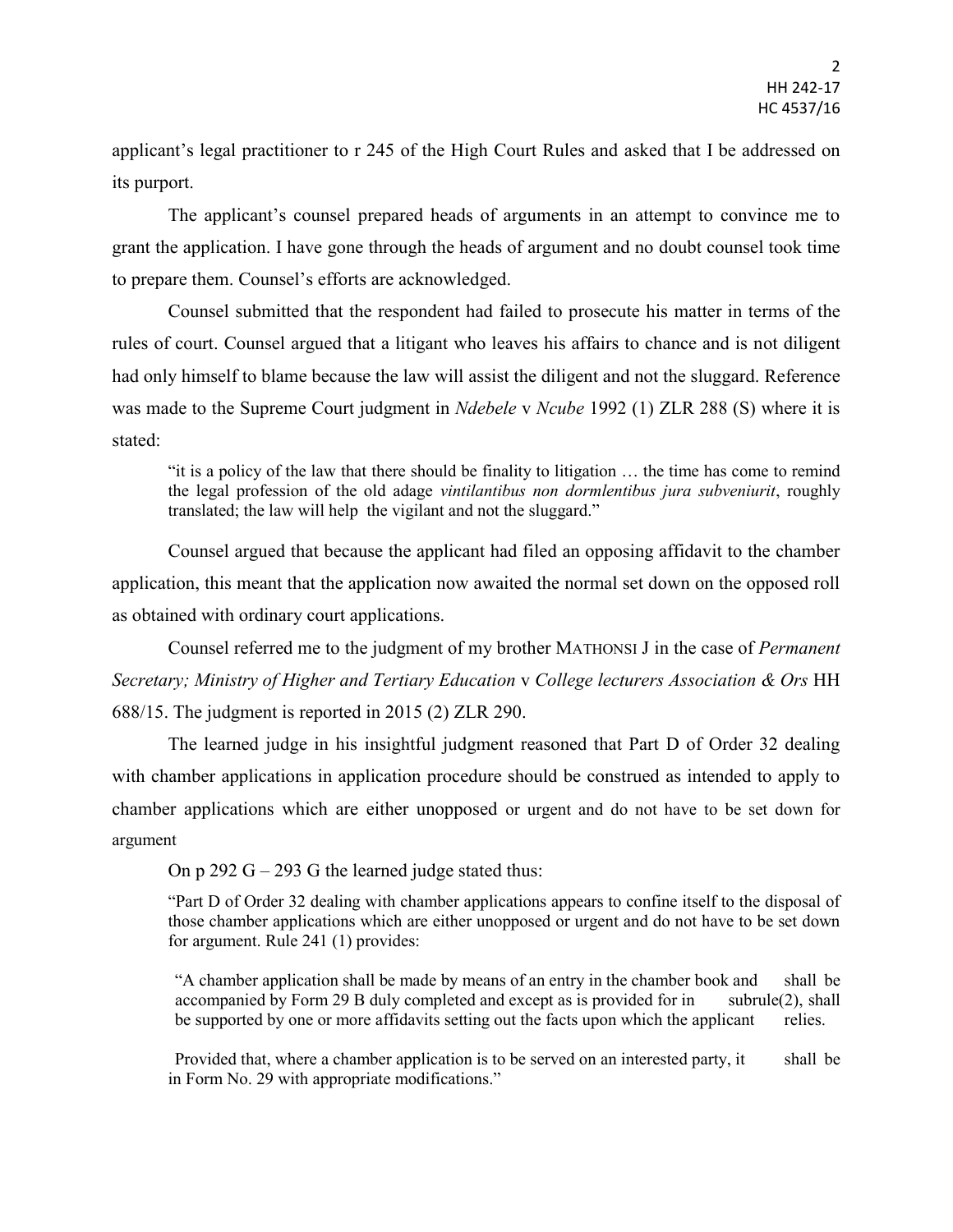It is significant that a chamber application that has to be served on an interested party has to be in Form No. 29 which is the Form in which a court application is made as provided for in r 230. Rule 230 also provides that if a court application does not have to be served on any person "it shall be in Form No 29B with appropriate modifications." (compare with r 241 (1)).

I have said that Part D is concerned with chamber applications which do not have to be set down for argument and which, if not urgent, the registrar should "in the normal course of events" (r245) refer to a judge for consideration in chambers. In my view a chamber application that is opposed is treated like a court application and must be allocated to a judge for set down on the opposed roll. I agree with Mr *Mucheche* for the applicant that a rule of practice has evolved in terms of which such matters are dealt with that way.

There is no way in which an opposed chamber application can be disposed of without the parties filing heads of argument and seeking a set down of the matter on the opposed roll. That would infringe the *audi alteram parterm* rule. I do not agree with Ms *Mahlangu* for the respondent that the filing of heads of argument and requesting a set down is discretionary. If it was discretionary there would have been another method of prosecuting opposed chamber applications without resort to that. There is none. The use of the word "may" in r 243 does not help the respondents at all because that rule clearly has no application whatsoever to the present matter. It merely allows a party who has filed a chamber application to attach to it heads of argument justifying why the application has been made without notice and in support of the order sought to be granted without notice to the other party.

There is no doubt in my mind that the respondents were required to prosecute their application in terms of the rules relating to court applications because it is, for all intents and purposes, a court application hence the provision that it has to be in Form No 29. In arriving at that conclusion I am mindful of the fact that rules are merely the court tools fashioned for its own use and they are flexible and adaptable to meet the particular needs of the court at any one time: *Nxasana* v *Minister of Justice & Anor* 1976 (3) SA 74; *Scottish Rhodesian Ltd* v *Honiball* 1973 (2) SA 247 (R).

It is unthinkable that the drafters of the rules may have intended that an opposed application brought as a chamber application would be allowed to remain pending *ad infinitum* without any recourse to the remedy provided for in r 236 (4) (b) or that an applicant in that matter has a discretion not to file heads of argument when represented by a legal practitioner or not to bother setting down the matter. Those rules must be construed in such a way that they remain useful tools to the court in the resolution or disposition of matters before the court and I am empowered by r 4C (b) to construe then that way.

I therefore come to the inescapable conclusion that the remedy provided for in r 236 (4) (b) is available to the applicant even though the application was commenced as a chamber application. It is a court application which is opposed and which the respondents have failed to prosecute as required by the rules thereby entitling the applicant to the remedy of dismissal for want of prosecution."

I have exercised my mind on the judgment of my learned brother. The question that has kept ringing in my mind is whether it can be laid down as a correct interpretation of the rules that the filing of opposing papers by a respondent who has been served with a matter which has been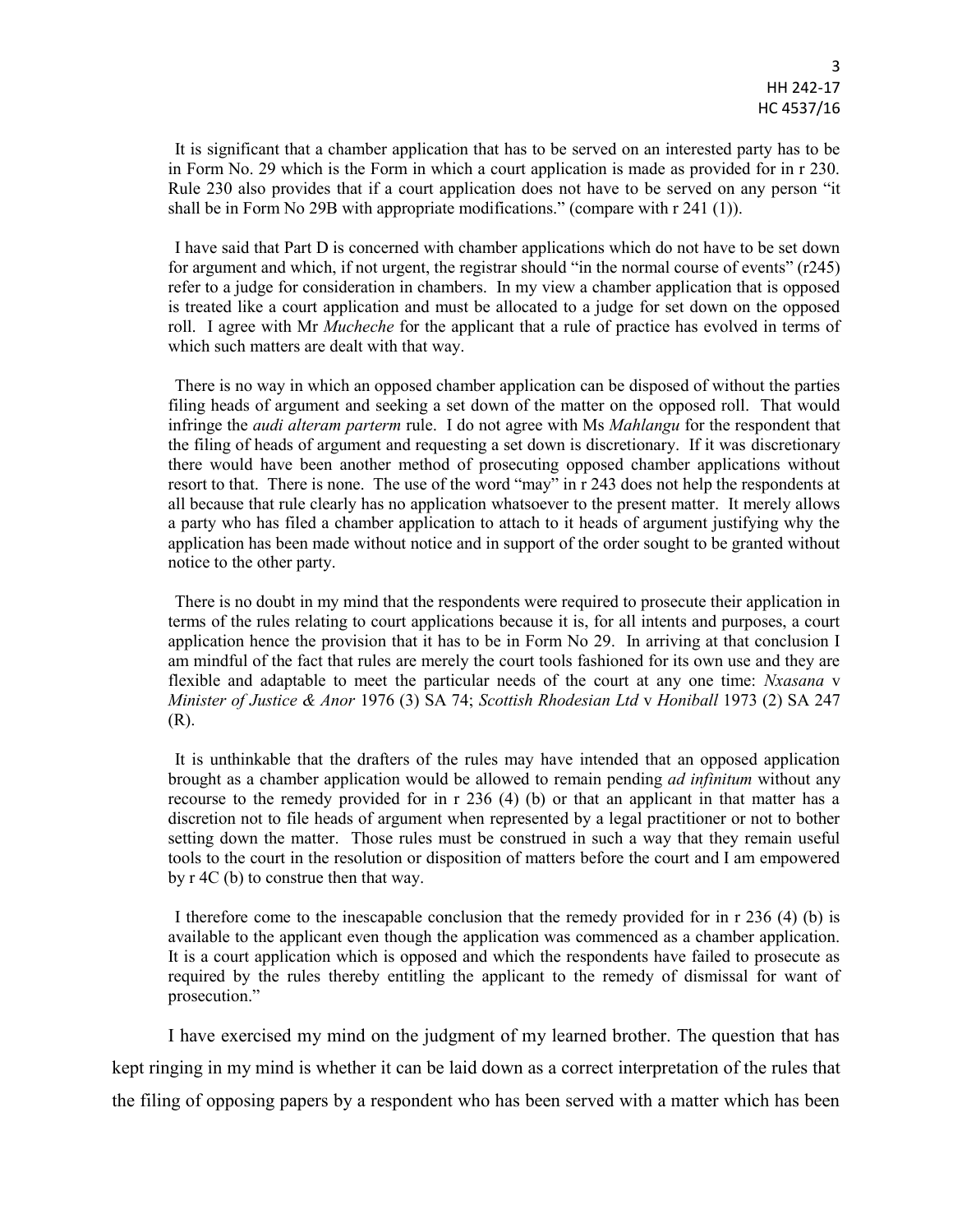filed as a chamber application in terms of the rules, converts such an application "to all intents and purposes" to a court application. I have also asked myself whether there is a lacuna in the rules. Further if as stated by my learned brother that a rule of practice has echoed in terms of which such matters are treated as opposed court applications, what form has such rule of practice taken because for it to be authoritative it must be issued as a practice direction which is in fact a supplementary protocol to existing court rules normally issued by authority of the Chief Justice to plug procedural lacunas or gaps.

I do not for once take issue with the logic expressed by my learned brother in coming to the conclusion that it was equitable to dismiss the opposed chamber application for want of prosecution in so far as he sought to find a legal basis for what he did by reference to r 4 C (b). I am however mindful that  $r \notin C$  (b) allows the court or judge in any case before him to "give such directions as to procedure in respect of any matter not expressly provided for in these rules as appears to it or him, as the case may be, to be just and expedient." To the extent that the learned judge may have and did indicate that he acted in terms of the said rule, I must hold that he did so only in respect of the particular case before him. I respectfully hold a different view if it is argued that the learned judge proposed to lay a rule that a chamber application mutates into court application once a respondent has opposed it.

Order 1 of the court rules clearly makes a distinction between a chamber application and a court application. A chamber application is defined as -: "chamber application" means an application to a judge in terms of para (b) of sub rule (1) of r 226. A court application is defined as -: "court application means an application to the court in terms of para (a) of subrule 1 of r 226."

Rule 226 (1) and (2) provides as follows:

"(1) Subject to this rule, all applications made for whatever purpose in terms of these rules or any other law, other than applications made orally during the course of a hearing shall be made-

- (a) as a court application, that is to say, in writing to the court on notice to all interested parties; or
- (b) as a chamber application, that is to say, in writing to a judge.
- (2) An application shall not be made as a chamber application unless-
- (a) the matter is urgent and cannot wait to be resolved through a court application; or
- (b) these rules or any other enactment so provide; or
- (c) the relief sought is procedural or for a provisional order where no interim relief is sought only; or
- (d) the relief sought is for a default judgment or a final order where-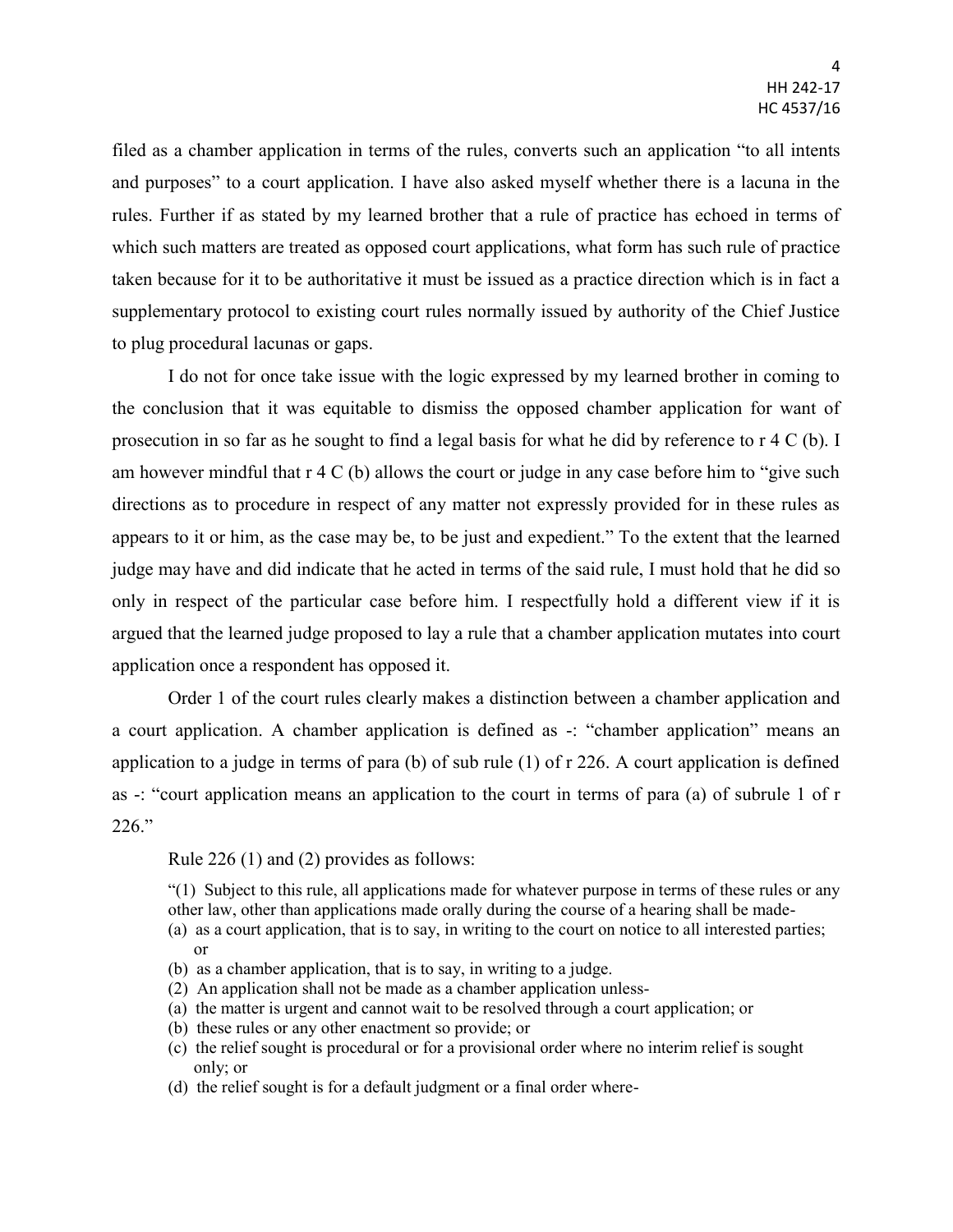- (i) the defendant or respondent, as the case may be, has previously had due notice that the order will be sought, and is in default; or
- (ii) there is no other interested party to the application; or
- (iii) every interested party is a party to the application; or
- (e) there are special circumstances which are set out in the application justifying the application."

Rule 226 (2) (b) specifically allows that it is competent for a party to bring a matter by way of chamber application where "these rules or any other enactment so provide;…..". I observe in passing that the chamber application whose dismissal for want of prosecution is sought herein is for condonation for late filing of opposing affidavits. In essence the application was one for upliftment of bar in terms of r 84 as read with r 233 (3) the latter rule which provides that "a respondent who has failed to file a notice of opposition and opposing affidavit in terms of sub rule (1) shall be barred.

Rule 84 provides as follows:

- "84. Removal of bar
- (1) A party who has been barred may –
- (a) make a chamber application to remove the bar; or
- (b) make an oral application at the hearing, if any, of the action or suit concerned;
	- and the judge or court may allow the application on such terms as to costs and otherwise as he or it, as the case may be thinks fit.
- 2…………….."

I therefore observe that the respondent herein as the applicant in the application whose dismissal is sought filed a chamber application as provided for in terms of the rules. Rule 226 (b) permitted the making of the chamber application. In fact, r 84 gives the applicant who is barred two options, to either file a chamber application to a judge to remove the bar or to apply orally at the hearing of the matter. It should also be borne in mind that r 84 was amended by SI 33/96 to provide that an application for upliftment of bar be made to a judge by way of chamber application. Before the amendment, the application was supposed to be made as a court application. I keep in mind the question; once opposed, does such chamber application convert into a court application which procedure was discarded and substituted with the provision that such application be dealt with as a chamber application.

The process of filing, management and disposal of a chamber application is provided for in terms of rules  $241 - 247$ . For the purposes of my judgment however, I will confine myself to rules 241, 242, 243, 245 and 246. The said rules provide as follows: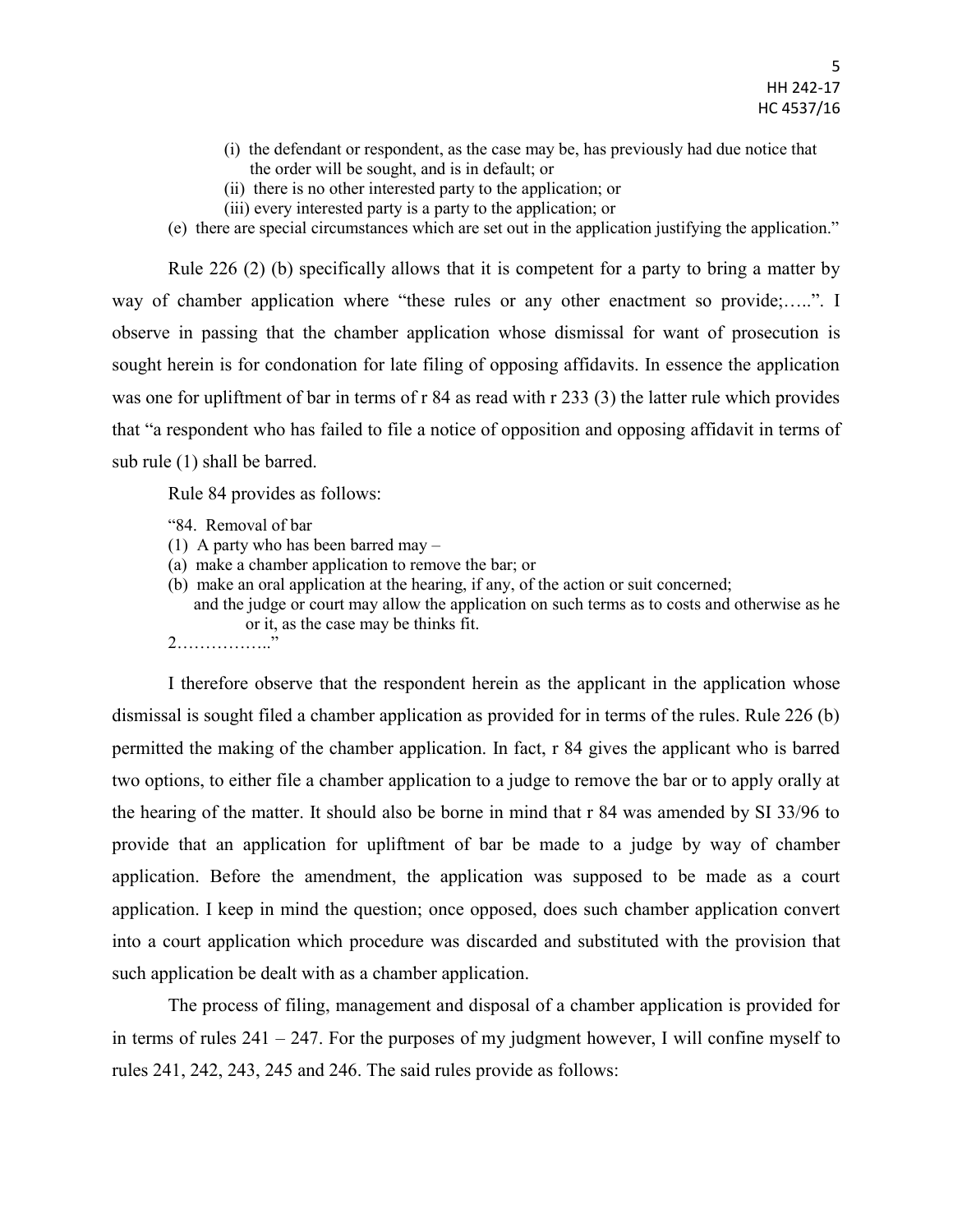## "**241. Form of chamber applications**

(1) A chamber application shall be made by means of an entry in the chamber book and shall be accompanied by Form 29 B duly completed and, except as is provided in subrule (2), shall be supported by one or more affidavits setting out the facts upon which the applicant relies.

Provided that, where a chamber application is to be served on an interested party, it shall be in Form No. 29 with appropriate modifications.

(2) where a chamber application is for default judgment in terms of rule 57 or for other relief where the facts are evident from the record, it shall not be necessary to annex a supporting affidavit.

## **242. Service of chamber applications**

- (1) A chamber application shall be served on all interested parties unless the defendant or respondent, as the case may be, has previously had due notice of the order sought and is in default or unless the applicant reasonably believes one or more of the following-
- (a) that the matter is uncontentious in that no person other than the applicant can reasonably be expected to be affected by the order sought or object to it;
- (b) that the order sought is-
	- (i) a request for directions; or
	- (ii) to enforce any other provision of these rules in circumstances where no other person is likely to object; or
- (c) that there is a risk of perverse conduct in that any person who would otherwise be entitled to notice of the application is likely to act so as to defeat, wholly or partly, the purpose of the application prior to an order being granted or served;
- (d) that the matter is so urgent and the risk of irreparable damage to the applicant is so great that there is insufficient time to give due notice to those otherwise entitled to it;
- (e) that there is any other reason, acceptable to the judge, why such notice should not be given.
- (2) Where an applicant has not served a chamber application on another party because he reasonably believes one or more of the matters referred to in paragraphs (a) to (e) of subrule  $(1)$  –
- (a) he shall set out the grounds for his belief fully in his affidavit; and
- (b) unless the applicant is not legally represented, the application shall be accompanied by a certificate from a legal practitioner setting out, with reasons, his belief that the matter is uncontentious, likely to attract perverse conduct or urgent for one or more of the reasons set out in paragraphs (a), (b), (c), (d) or (e) of subrule  $(1)$ .

## **243. Heads of Argument**

A chamber application may be accompanied by heads of argument clearly outlining the submissions relied upon and setting out the authorities which justify the application being made without notice and in support of the order sought.

# **244. Urgent applications**

Where a chamber application is accompanied by a certificate from a legal practitioner in terms of paragraph (b) of subrule (2) of rule 242 to the effect that the matter is urgent, giving reasons for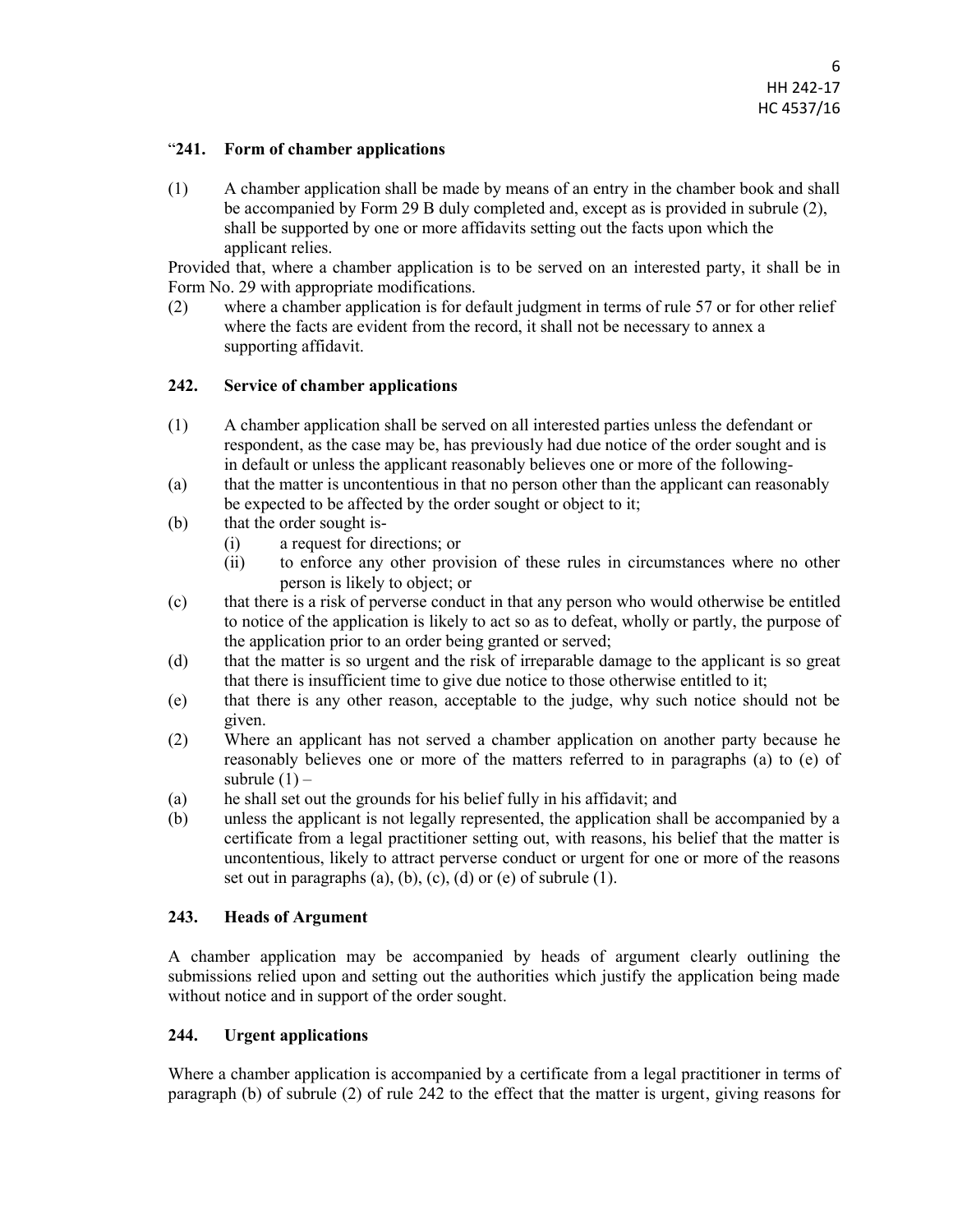its urgency, the registrar shall immediately submit it to a judge, who shall consider the papers forthwith.

Provided that, before granting or refusing the order sought, the judge may direct that any interested person be invited to make representations, in such manner and within such time as the judge may direct, as to whether the application should be treated as urgent.

### **245. Non-urgent applications**

Where a chamber application is not accompanied by a certificate referred to in Rule 244, the registrar shall in the normal course of events, but without undue delay, submit it ot a judge who shall consider the papers without undue delay.

#### **246. Consideration of applications**

- (1) A judge to whom papers are submitted in terms of rule 244 or 245 may –
- (a) Require the applicant or the deponent of any affidavit or any other person who may, in his opinion, be able to assist in the resolution of the matter to appear before him in chambers or in court as may to him seem convenient and provide, on oath or otherwise as the judge may consider necessary, such further information as the judge may require;
- (b) Require either party's legal practitioner to appear before him to present such further argument as the judge may require."

From my reading of the rules which I have cited above, I capture the important points as follows:

- (i) That in terms of r 242 every chamber application save where excepted in terms of r 242 (1) (a-e) should be served on all interested parties. Where the applicant in a chamber application has not served the application on all interested parties, such applicant shall in terms of subrule (2a) of r 242 justify his decision not to serve in the affidavit which in terms of r 241 (1) should support every chamber application. Additionally in terms of subrule (2b) of the said r 242, where the applicant in a chamber application which has not been served on any of the grounds set out in paragraphs (a), (b), (c), (d) or (e) of r 242 (1) *supra* is legally represented such applicants' legal practitioner is required to file a certificate with reasons supporting such legal practitioner's belief of the existence of the matters aforesaid.
- (ii) That the proviso to r 241 (1) that where a chamber application is to be served on interested parties it should be in "form 29 with appropriate modifications" is not to be construed as then seeking to turn to a chamber application into a court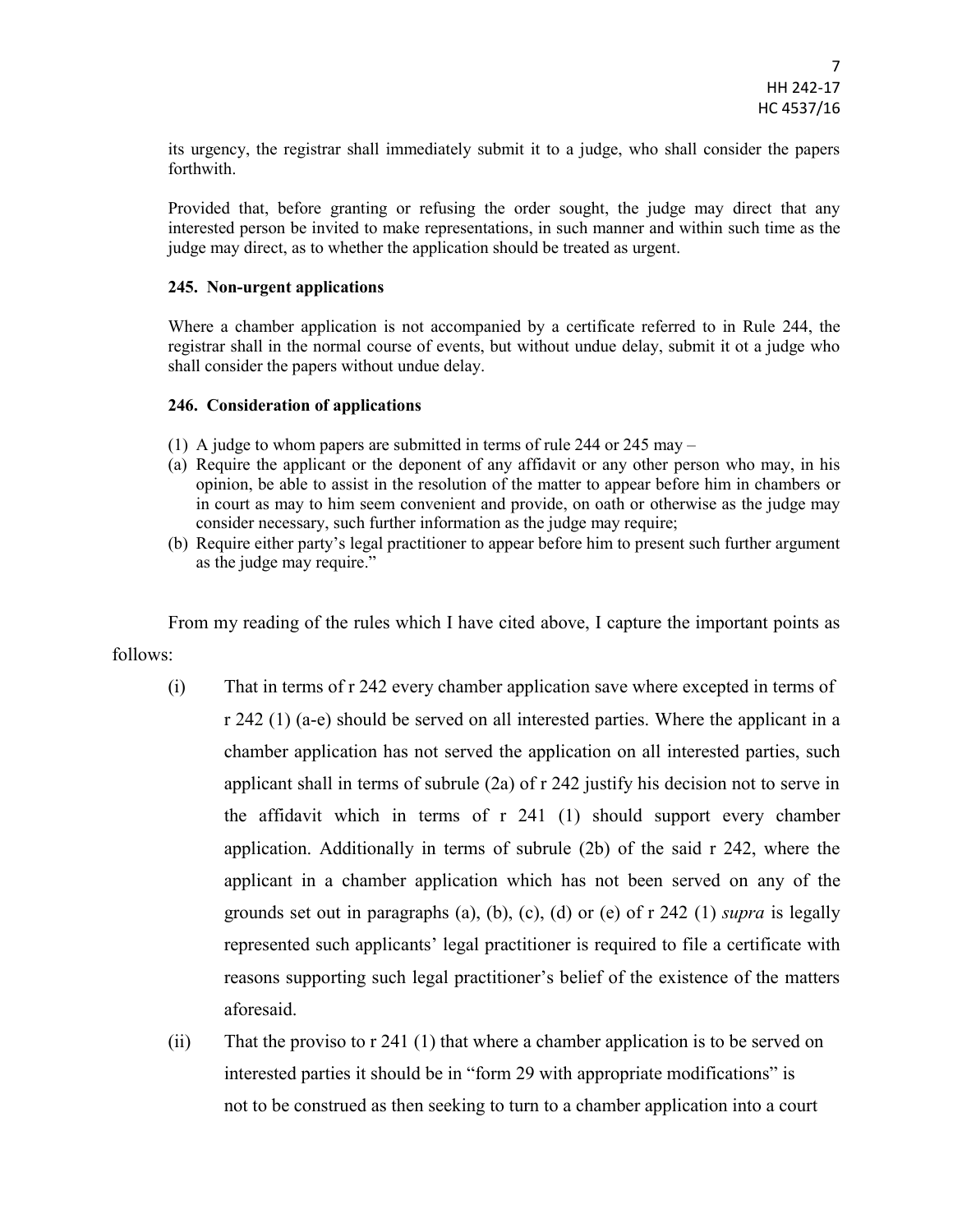application but to advise the interested parties of the need to file opposing affidavits if the y wish to oppose the relief sought in the chamber application.

- (iii) That in terms of rule 245, the process of the disposal of the chamber application is initiated by the Registrar, who should " in the normal course of events, but without undue delay", submit the chamber application to the judge who should consider the papers without undue delay".
- (iv) Rule 246 in my view is the one which determines how the chamber application should be dealt with by the judge to whom it had been referred in terms of r 245. Critically the rule allows for the judge to conduct a hearing in chambers or where it is not convenient for the judge to hear the chamber application in chambers, he can at his option assign a court where he will hear argument or such other information he may enquire on the chamber application. The judge has wide powers to exercise in determining a chamber application whether its an ordinary one referred to the judge under rule 244.

The judge can require any of the deponents to the affidavits before him or any person who in the judge's opinion may be able to assist in resolving the matter to appear in chambers or in court as the case may be at a time convenient to the judge to provide any information on oath or otherwise as the judge may require. Additionally the judge may require "either party's" legal practitioner to appear before the judge and present argument on any point which the judge may require to be addressed upon.

In my reasoning therefore, a chamber application filed under r 241 cannot mutate or convert into a court application. Court applications are dealt with under rr 230-240. The conduct of the hearing of court applications is provided for under rr 239 and 240 whilst the disposal of chamber applications is provided for in r 246.

The way I look at the two processes, that is, court applications contrasted with chamber applications is that the former are party driven whilst the latter are judge driven. Court applications are set down for hearing by the parties in terms of r 236 whilst chamber applications are referred to the judge for disposal in terms of rr 244 and 245 depending on whether the application is urgent or not.

The fact that a chamber application should be served upon every interested party unless excepted is intended to give the interested party an opportunity to oppose the chamber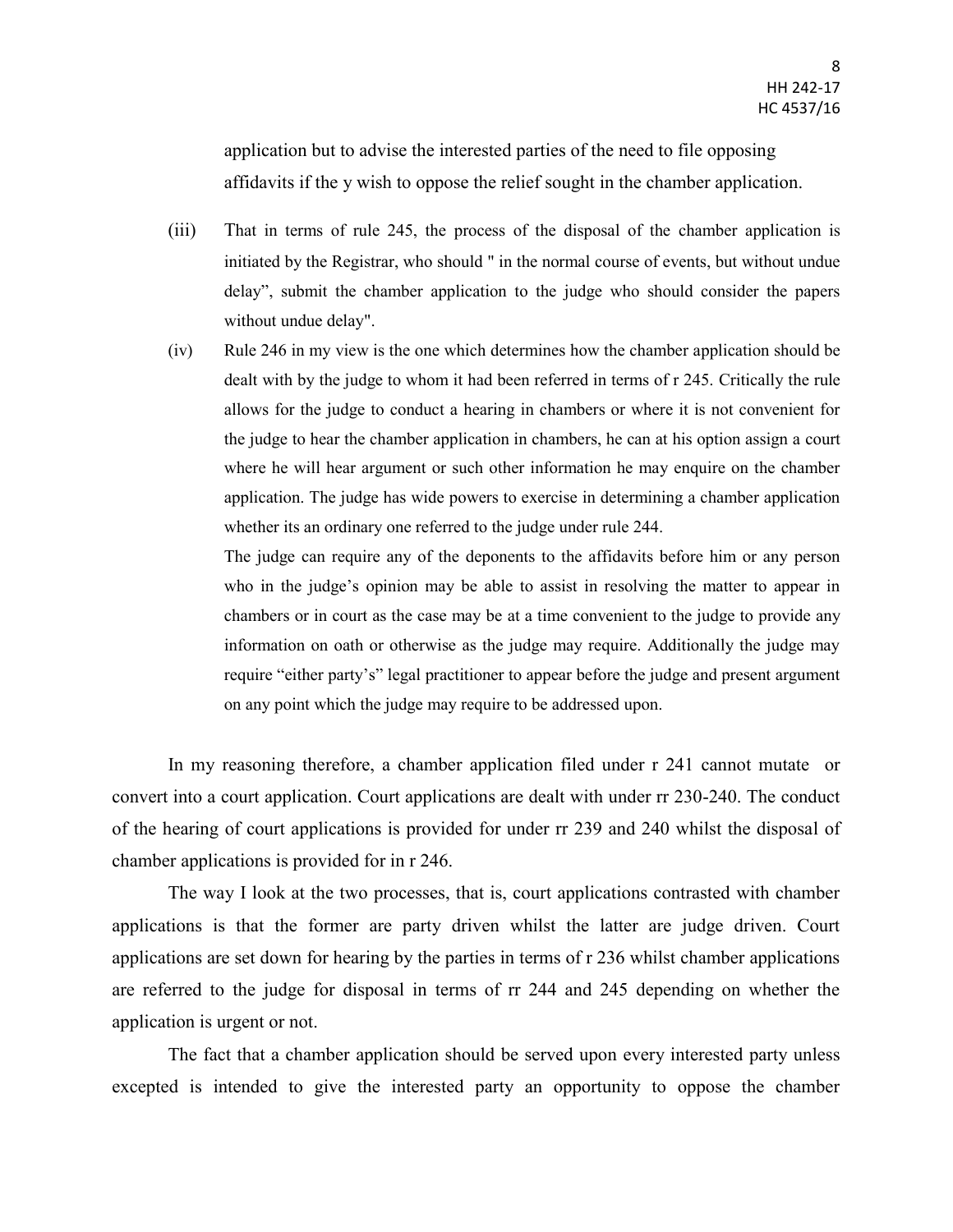application or make such representations as such party may be advised to make. The opposition or representation by the interested party does not remove the chamber character of the application. The judge should deal with the chamber application taking into account any opposition filed by the interested party and if the judge decides that he requires to hear the parties, the parties are called to chambers for that purpose or the judge can hear them in court.

Chamber applications are meant to be more expeditiously dealt with as compared to court applications because they are referred to a judge immediately or without undue delay to be dealt with. The problem which I find with the proviso to r 241 (1) is that it does not spell out the nature and extent of the "appropriate modifications" which should be made to form 29 where a chamber application is to be served on interested parties. Rule 230 on court applications also provide that if a court application is not to be served on any person it should be in form 29B. Form 29B does not require that any other party be addressed or served with the proposed chamber application. It therefore does not call upon any interested party who may wish to oppose the application to file opposing papers and serve them on the applicant. An application for default judgment in terms of rr 58 and 60 where the claim is not for a debt or liquidated demand and the defendant has not entered appearance is an example of a court application where a party should use form 29B instead of form 29. There will be instances therefore where the rules or an enactment will provide that a specific application be made as a court application even though it is not served on any interested party as with *Ex Parte* court applications.

In the Permanent Secretary, *Ministry of Higher & Tertiary Education* v *College Lectures Association and Ors,* case *supra*, the learned judge indicated that there was some significance in the similarity of the wordings of the provisos to rr 230 and 241 to the extent that they provide for an interchange of forms 29 and 29B depending on whether a court application or chamber application is or is not to be served on interested parties as the case may be. The significance in my view simply lies in that where an interested party is to be served, be it with a chamber application or a court application, such party should be given an opportunity to oppose the relief sought and if the party so decides, to file opposing papers. The existence of the similarly worded provisos does not then mean that when a court application is in form 29B it mutates into a chamber application nor that when a chamber application is in form 29 it mutates into a court application.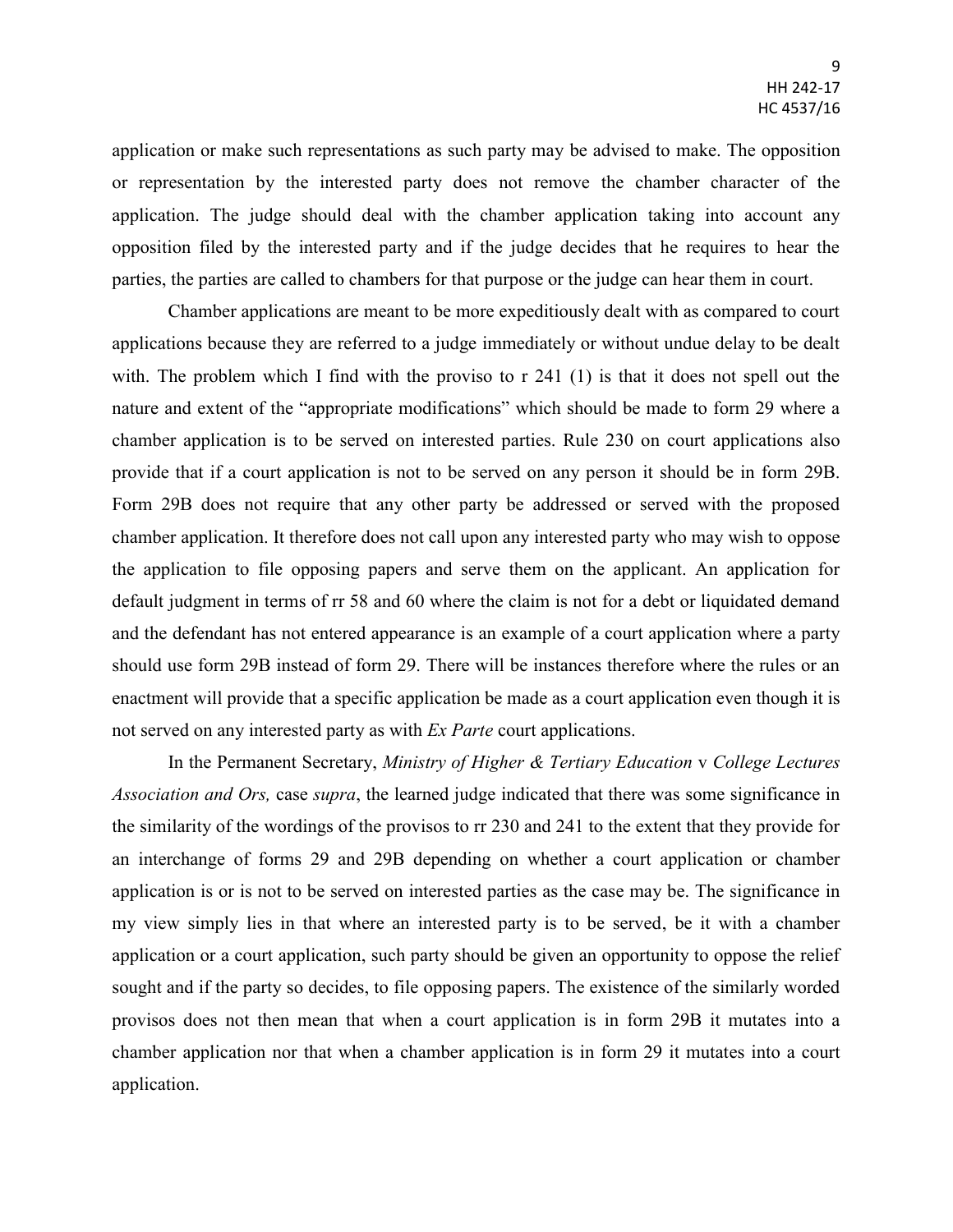I do not propose to design a modified form 29 to suit what is envisaged in the proviso to r 241 (1). I would however imagine that any reference in form 29 to the court should be substituted with a reference to a judge of the High Court. Where l find form 29 wanting is with respect to the time which must be given to an interested party in a chamber application to file any opposing papers. The form is blank on the number of days to be given to an interested party to file, a response. Rule 242 is silent on the issue. The proviso to r 241 (1) which obliges the use of form 29 is also silent on the issue. Neither r 242 nor the proviso to r 241 (1) refers to r 232 which prescribes the times for filing opposing papers. There is clearly a *lacuna* in the rules respecting the time lines for interested parties to file any oppositions or representations. The rules need to be revisited in this respect and the omission rectified. I would however hold that in the absence of a specified period, a reasonable period should be allowed interested parties to respond to the chamber application. A reasonable period should in my view be no less than that the given for responding to a court application. Therefore, applying the provisions of r 232 appears to me to be reasonable. Thus, for purposes of case management, it appears to me that where an ordinary chamber application is to be served on all interested parties, it should allow a reasonable period to the parties served to respond. In the light of the gap in the rules as to the length or extent of such period, I would hold that a period which is not less than that provided for responding to court application should be given in the notice.

The procedure for dismissal for want of prosecution set out in r 236 (4) does not in my view and with due respect to the conclusion by my learned brother MATHONSI J in his judgment in the *Permanent Secretary* case (*supra*) apply to chamber application filed in terms of terms of r 241. I accordingly must hold a contrary view. I have reached the conclusion that the chamber application *in casu* should be dealt with by the judge in terms of the provisions of r 246. The filing of any opposing papers by an interested party served with the chamber application in terms of r 242 does not convert the chamber application to a court application. The rationale of serving chamber applications is to safeguard the *audi alteram partem* doctrine. Simply put, it affords the interested party an opportunity at his election to make representation which the judge should then consider in deciding whether to grant or refuse the chamber application in terms of r 246. To refer a chamber application in which an interested party has filed an opposition to the opposed roll for set down on the court applications opposed roll is a procedure not provided for in the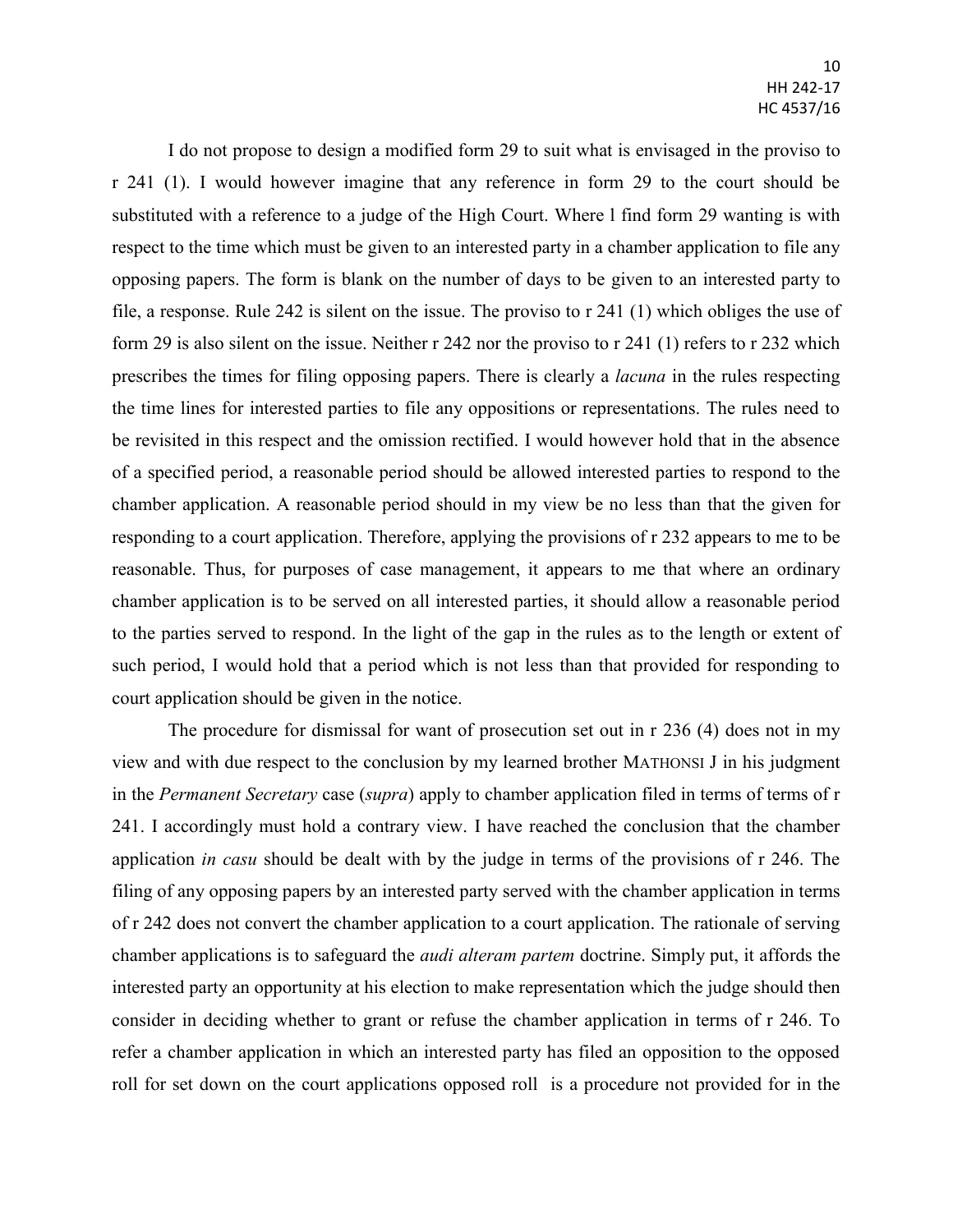rules. In fact what this would mean is that the applicant whose chamber application has been opposed must now apply and pay for set down. The disposal of the chamber application is then delayed further because it must now join the queue of set down of opposed applications. The rule makers could not have intended that an opposition to a chamber application converts it not a court application. It becomes an opposed chamber application without a change in character. There is nothing in rules 245 and 246 to authorize the judge to abdicate determination of the chamber application where opposition has been filed by referring the matter to the opposed roll.

A judge must consider and dispose of a chamber application without undue delay as clearly spelt out in r 245 which does not distinguish between a chamber application where opposition has been file and one where no opposition has been filed. Chamber applications are intended to be deal with matter as such within the parameters of r 226 (2). That they are served on interested parties in terms of r 242 and opposed does not change their character or the nature of the matters they are intended to cover. A party who is party to a chamber application which has not been determined or been disposed of by the judge within a reasonable period is advised to compose and forward a gentle written reminder or follow up to the Registrar who as in practice will bring the follow up to the attention of the judger to whom the chamber application may have been allocated and is pending determination. Systems are not perfect and judges are human. A matter may for one reason or another have escaped the judge's attention. Reminders and follow ups are therefore nothing which should offend the judge and they are usually and should be responded to.

Before I conclude my determination I should mention that I caused the Registrar to place before me case No HC 606/16 whose dismissal is sought. It was necessary for me to peruse the record so that I appreciate the background to the present application. Instead of referring case No. HC 606/16 back to the Registrar, I have separately disposed of it in terms of rules 245 and 246.

## Disposition

For the avoidance of doubt therefore I make the following order:

1. The application for dismissal for want of prosecution in term of r 236 (4) (b) is non suited in terms of the High Court Rules, 1971 and is accordingly dismissed with no order of costs.